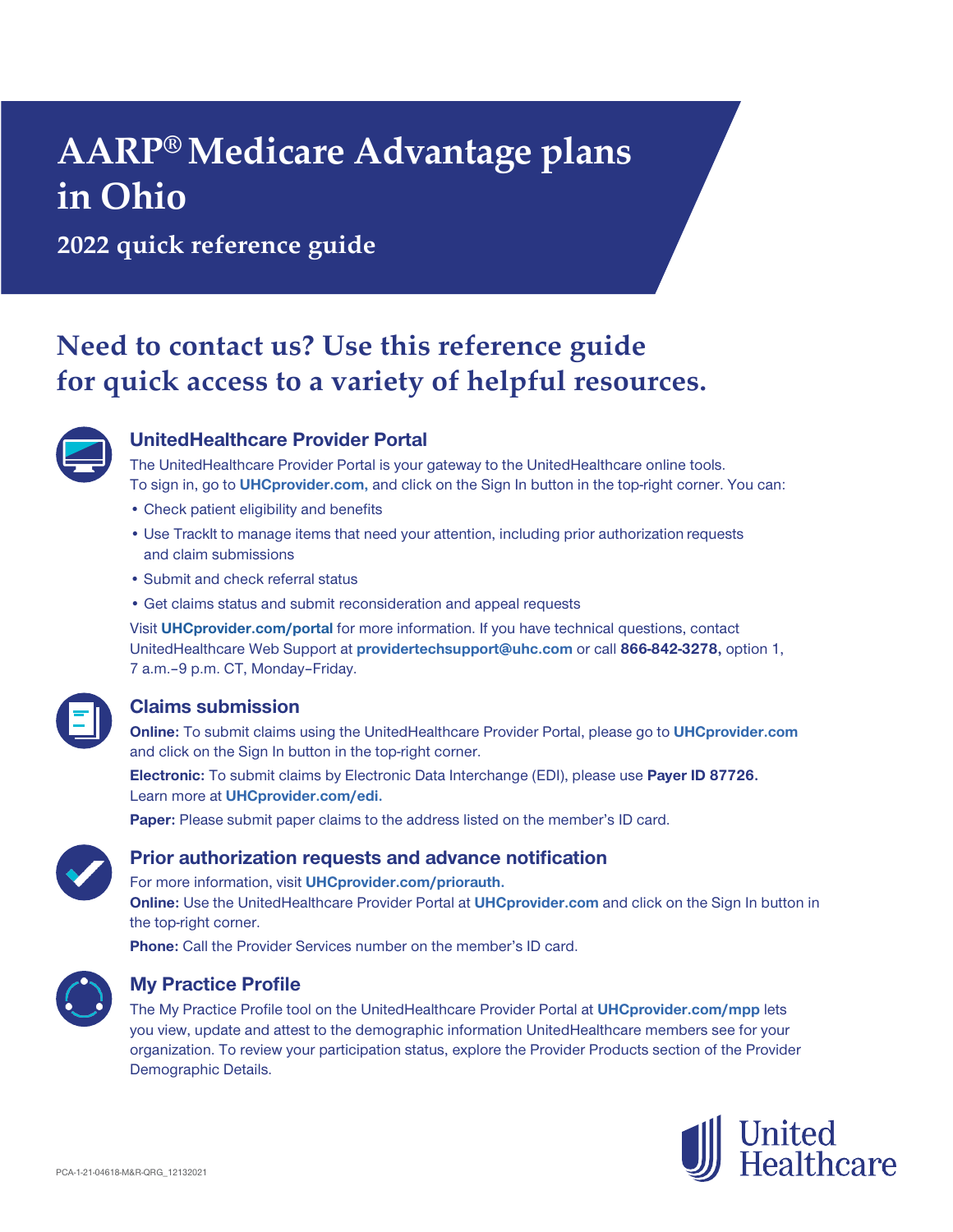

## **Telehealth (virtual visits)**

- UnitedHealthcare Medicare Advantage members have coverage for telehealth with contracted network health care professionals for medical and behavioral/mental health care
- If you're looking to deliver care virtually, we have resources, training, best practices and reimbursement policies at **UHCprovider.com/telehealth**

You'll find our telehealth service protocols in the administrative guide at **UHCprovider.com/guides.**



#### **Behavioral and mental health services**

Please refer to the member's ID card for their behavioral and mental health provider phone number.

#### **Prescription medications**

**optumrx.com**

- Mail order • Call **800-791-7658,** Monday–Friday, 8 a.m.‒8 p.m. CT
- Fax 800-491-7997

Oral drug prior authorization requests **covermymeds.com/epa/optumrx**

- Call **800-711-4555,** option 1
- Fax 800-527-0531

Injectable drug prior authorization requests

• Call **800-711-4555,** option 2



## **UnitedHealthcare Vision**

#### **spectera.com**

Routine vision care

• Call **800-638-3120,** Monday–Friday, 7 a.m.–10 p.m., and Saturday, 8 a.m.–5:30 p.m. CT



# **UnitedHealthcare Hearing**

#### **uhchearing.com**

For routine hearing services and plans offering hearing aids covered through UnitedHealthcare Hearing, members must receive hearing aids from a UnitedHealthcare Hearing network provider. Contact UnitedHealthcare Hearing directly with any questions. • Call **855-523-9355,** Monday–Friday, 8 a.m.–8 p.m. CT



#### **UnitedHealthcare Dental**

**uhcdental.com** Routine dental care • Call **877-816-3596,** Monday–Friday, 7 a.m.–10 p.m. CT



#### **Other resources**

You'll find information in the care provider administrative guide at **UHCprovider.com/guides.**  If you can't find the information you need on **UHCprovider.com**, call **Provider Services** at **877-842-3210,** 8 a.m.–8 p.m. ET, Monday–Friday.

#### **Questions?**

If you have questions, please contact your provider advocate, provider relations or network management representative at **UHCprovider.com/contactus** > Network Contact.

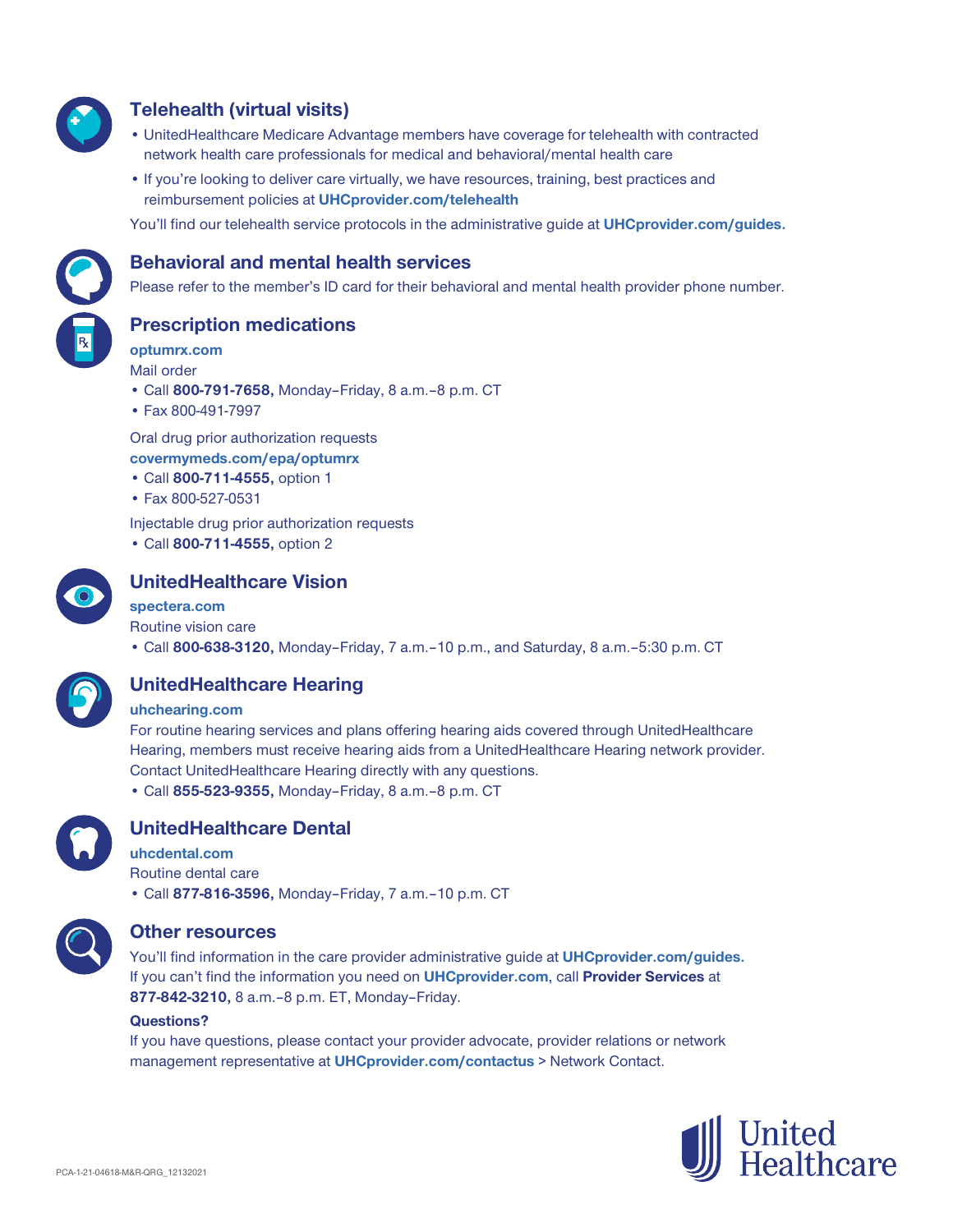





Sample member ID cards for illustration only; actual information varies depending on payer, plan and other requirements.

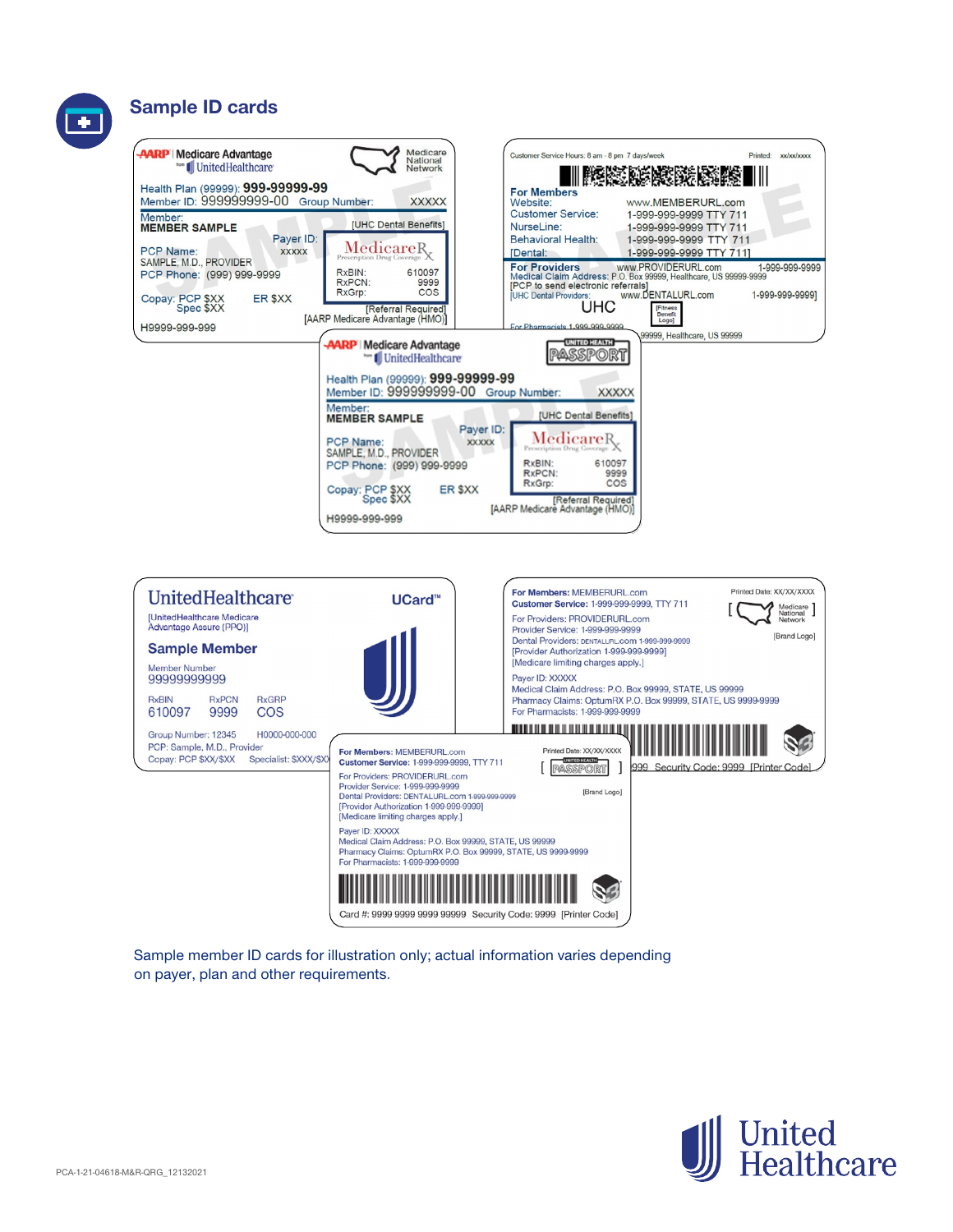# **2022 plan overview**

| <b>Plan name</b><br>and type                                    | <b>Counti</b><br><b>es</b>                                                                                                                                                                                                                                                                                                                                                                                                                                                                                                           | <b>Centers for Medicare</b><br>& Medicaid Services<br>(CMS) contract | <b>Group number</b> |
|-----------------------------------------------------------------|--------------------------------------------------------------------------------------------------------------------------------------------------------------------------------------------------------------------------------------------------------------------------------------------------------------------------------------------------------------------------------------------------------------------------------------------------------------------------------------------------------------------------------------|----------------------------------------------------------------------|---------------------|
| <b>AARP<sup>®</sup> Medicare Advantage</b><br>Plan 1 (HMO)      | Allen, Ashland, Ashtabula, Belmont,<br>Carroll, Columbiana, Cuyahoga,<br>Erie, Fulton, Geauga, Hancock,<br>Harrison, Huron, Jefferson, Lake,<br>Lorain, Lucas, Mahoning, Medina,<br>Ottawa, Portage, Sandusky, Seneca,<br>Stark, Summit, Trumbull,<br>Tuscarawas, Wayne, Wood                                                                                                                                                                                                                                                        | H5253-050                                                            | 10102               |
| <b>AARP<sup>®</sup> Medicare Advantage</b><br>Plan 2 (HMO)      | Delaware, Fairfield, Fayette, Franklin,<br>Licking, Knox, Madison, Marion,<br>Morrow, Muskingum, Pickaway,<br>Richland, Union                                                                                                                                                                                                                                                                                                                                                                                                        | H5253-109-001                                                        | 10339               |
| <b>AARP<sup>®</sup> Medicare Advantage</b><br>Plan 2 (HMO)      | Brown, Butler, Champaign, Clark,<br>Clermont, Clinton, Greene, Hamilton,<br>Miami, Montgomery, Pike, Preble,<br>Ross, Warren                                                                                                                                                                                                                                                                                                                                                                                                         | H5253-109-002                                                        | 10055<br>10326      |
| <b>AARP<sup>®</sup> Medicare Advantage</b><br>Plan 3 (HMO)      | Allen, Ashland, Ashtabula, Belmont,<br>Brown, Butler, Carroll, Champaign,<br>Clark, Clermont, Clinton, Columbiana,<br>Cuyahoga, Delaware, Erie, Fairfield,<br>Fayette, Franklin, Fulton, Geauga,<br>Greene, Hamilton, Hancock, Harrison,<br>Huron, Jefferson, Lake, Licking,<br>Lorain, Lucas, Madison, Mahoning,<br>Marion, Medina, Miami, Montgomery,<br>Morrow, Muskingum, Ottawa,<br>Pickaway, Pike, Portage, Preble,<br>Richland, Ross, Sandusky, Seneca,<br>Stark, Summit, Trumbull, Tuscarawas,<br>Union, Warren, Wayne, Wood | H5253-051                                                            | 10792<br>16919      |
| <b>AARP<sup>®</sup> Medicare Advantage</b><br>Plan 4 (HMO) NEW! | Allen, Delaware, Erie, Fairfield,<br>Fayette, Franklin, Fulton, Hancock,<br>Huron, Knox, Licking, Lucas,<br>Madison, Marion, Morrow,<br>Muskingum, Ottawa, Pickaway,<br>Richland, Sandusky, Seneca, Union,<br>Wood                                                                                                                                                                                                                                                                                                                   | H8768-033                                                            | 69564               |
| <b>AARP<sup>®</sup> Medicare Advantage</b><br>Plan 5 (HMO)      | Delaware, Fairfield, Fayette, Franklin,<br>Licking, Knox, Madison, Marion,<br>Morrow, Muskingum, Pickaway,<br>Richland, Union                                                                                                                                                                                                                                                                                                                                                                                                        | H5253-062                                                            | 10803               |
| <b>AARP® Medicare Advantage</b><br>Plan 6 (HMO)                 | Brown, Butler, Champaign, Clark,<br>Clermont, Clinton, Greene, Hamilton,<br>Miami, Montgomery, Pike, Preble,<br>Ross, Warren                                                                                                                                                                                                                                                                                                                                                                                                         | H5253-052                                                            | 10304<br>10306      |